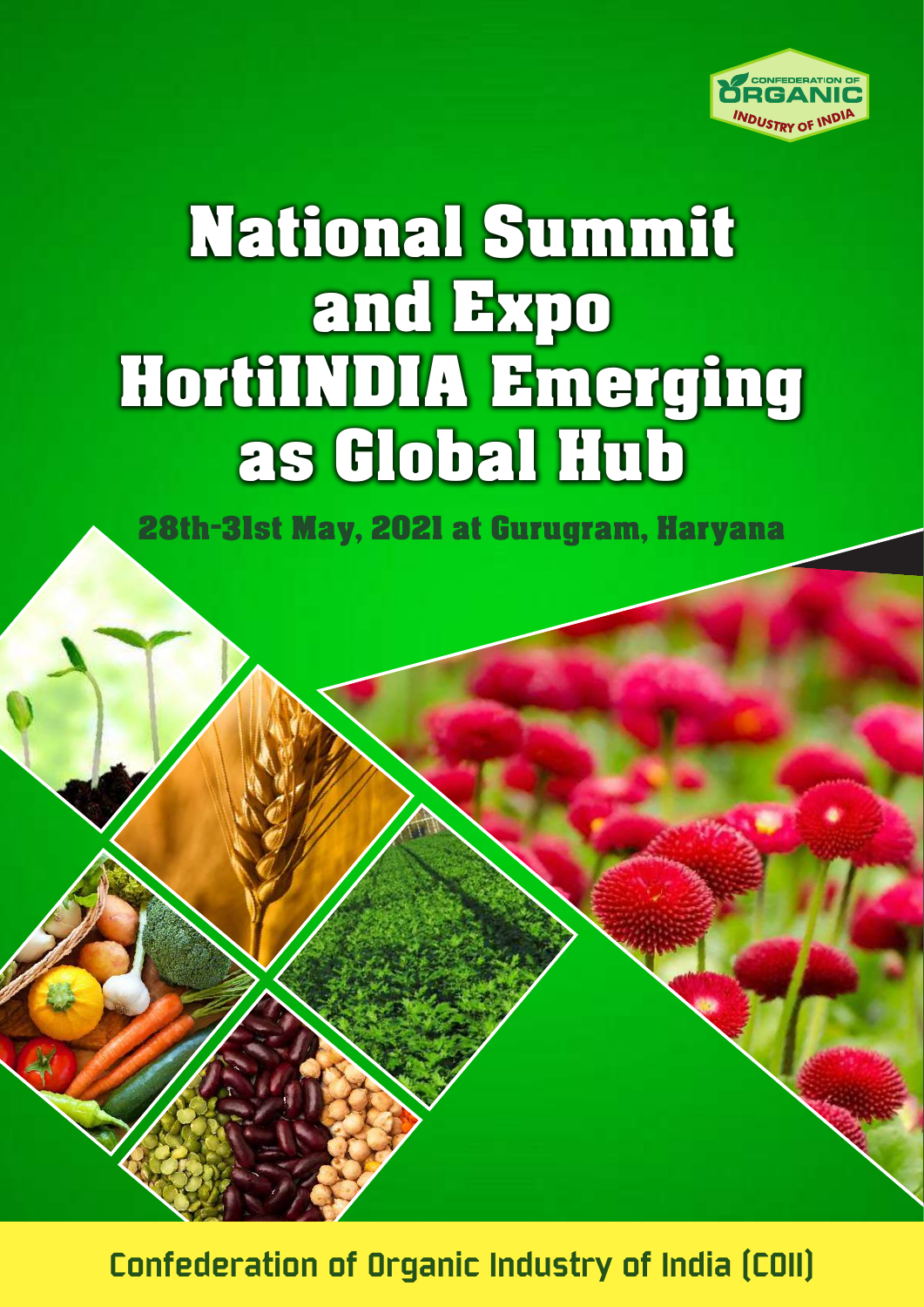### 28th-31st May, 2021 at Gurugram, Haryana

India with more than 28.2 million tones of fruits and 66 million tones of vegetables is the second largest producer of fruits and vegetables in the world, next only to Brazil and China. Undoubtedly, horticulture is a science, as well as, an art of production, such as fruits and vegetables, spices and condiments, omamental, plantation, medicinal and aromatic plants, cashew, etc is recognized as an important sector for potential diversification and value addition in agriculture. Horticulture is not merely a means of diversification, but forms an integral part of food, nutritional security and poverty alleviation and also an essential ingredient of economic security.

In India, the share of horticulture in agriculture production is attributed more than 35%. According to the recent survey, over the past decade, the area under horticulture crops has grown by 2.7% per year, fueling production, which increased at an annual pace of nearly 7%. Fruits & vegetables account for nearly 90% of total horticulture in the country. The total horticulture production has increased from 211.2 million ton in 2007-08 to over 312 million ton in 2018-19.

Diverse agro-climatic conditions in India ensure the production of all types of fresh fruits, vegetables and medicinal plants in different parts of the country. Though we are one of the largest producers of fruits and vegetables in the world, yet the production of horticulture commodities is far less as compared to the existing demand in the country. Therefore, there is vast scope to produce more horticulture crops.

Horticulture has enormous potential in India due to its excellent geographical location with climate ranging from dry sub-humid to arid. Needless to mention, increasing horticulture production will contribute to commercialization by generating associated employment in input supply, processing packaging and marketing. With a view "to mark modern technology and creation of export potential and earning of foreign exchange,

Fruit & Vegetable cultivation State with a vision to lead in the domestic & export market" has already embarked upon the diversification from agriculture to horticulture and doubling of horticulture production by optimal use of basic natural resources, improvement in productivity yield and produce, dissemination of latest, quality of horticulture.

# **FRUITS**

Total area under fruit cultivation in Haryana was 64 thousand ha along with production of 793.4 MT by the end of 2017-18. Among all the fruit crops, Citrus was acquainted with maximum area.

# *VEGETABLES*

Haryana state being close to the largest consumer market in Delhi is suited for vegetable cultivation. During the year 2017-18, the area under vegetables was 446.9 thousand ha with the production of 7140.7 MT. Cauliflower covered the largest area comprising of 39.9 thousand ha with production of 698.9 MT followed by Tomato and Potato.

# **E** FLOWERS

Cultivation of flowers amongst the farmers has become a remunerative venture, as there is a good demand in the national and international markets. During the year 2017-18, the area under flowers was 5.5 thousand ha with the production of 57.6 MT of loose flowers and 4.5 MT of cut flowers in the State.



**CONFEDERATION OF** GAN **INDUSTRY OF INDIA** 



National Summit and Expo HortiINDIA Emerging as Global Hub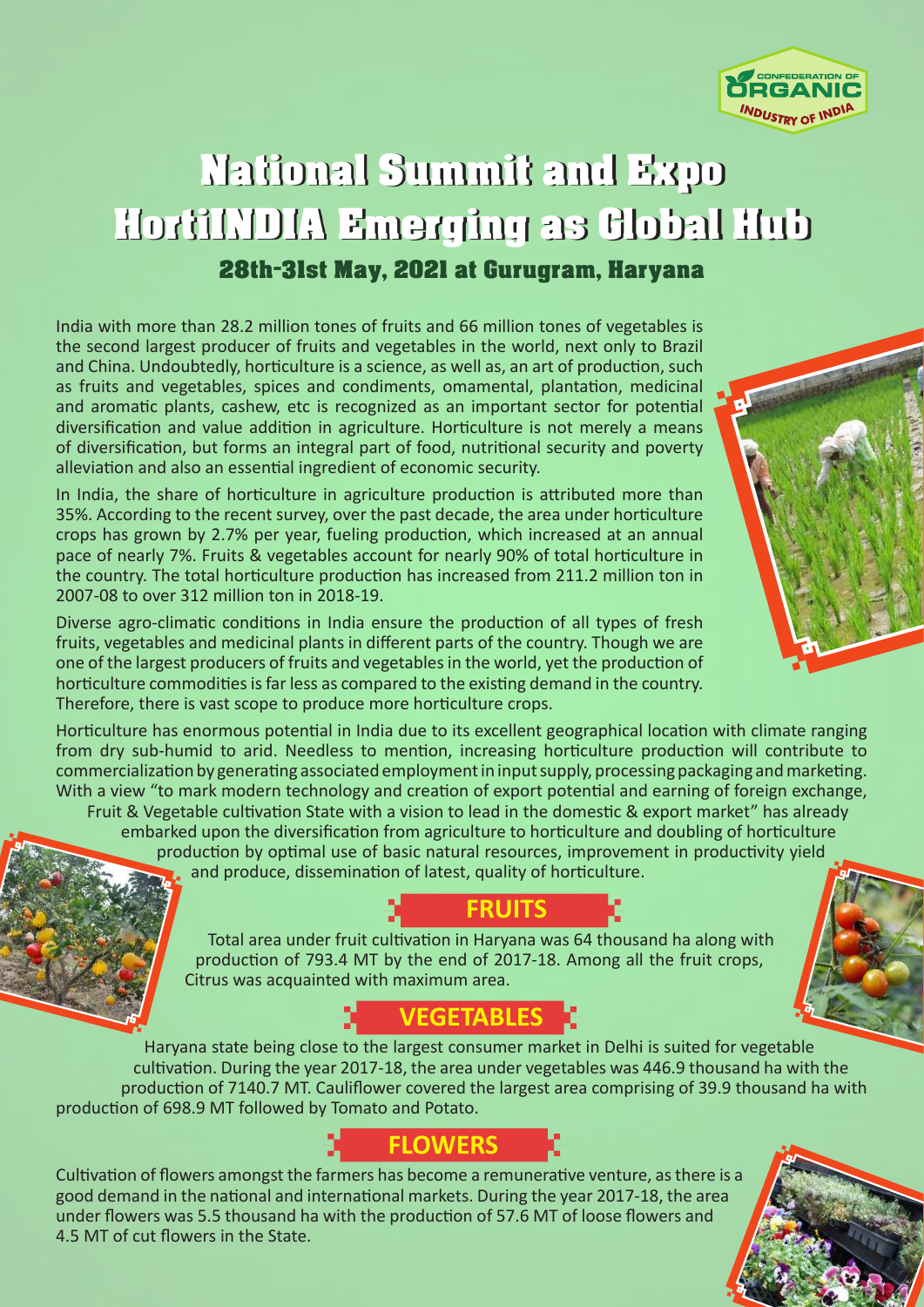



Though the share of Haryana's area under spices at all India level was as low as 0.44 per cent but share of production was around two times which was mainly due to higher productivity (4.55 MT/ha) against all India average of 2.09 MT/ha during 2017-18.

# **PROTECTED CULTIVATION**

Protected cultivation/green-house/low poly tunnels production techniques are now available for growing cutflowers and vegetables along with offseason production. Crops like tomato, cucurbits, cabbage, cauliflower, cucumber, lettuce, onion, spinach, brinjal, pepper, turnip, radish, rose, chrysanthemum, gerbera, and carnation can be successfully grown for higher quality under protected cultivation.

## **AGRO PROCESSING**

It is approximated that 30 t0 35% of fruits and vegetables get waste due to unavailability of sufficient processing industries to process the perishable fruits and vegetables at the time of glut in the market, thus depriving the produce and economy of the farmer. Agro-processing not only help in taking care of the issue of seasonal unemployment, food and nutritional security, relocation of individuals from rural and urban zones, post harvest losses, yet additionally upgrades consumer satisfaction, up gradation in quality and expanding time span of usability, income and employment generation through value addition of farm commodities.

# **HARYANA MOST SUITED TO BE HORTI HUB OF INDIA**

Agriculture sector plays a noteworthy role in the economy of Haryana as it is predominantly an agrarian economy. Horticulture crops covers around 8.17% of the cropped area. Favorable agro climatic conditions give great chance to the development of horticulture crops in Haryana. There is a need for diversification towards horticulture in Haryana. Protected cultivation is extremely useful to give the ideal condition that horticulture cultivation is needed. Indeed, there are several constraints and problems which limit protected cultivation of horticulture crops. Through processing the value of the commodities can be increased by converting it to various products by utilizing conventional or modern processing techniques, thereby the storage life of the produce is upgraded. To keep pace with the improved production and productivity, various machines have been developed for effective cultivation, intercultural operations, harvesting, grading, packaging and value addition and, therefore, there is a need for disseminating the information among all stakeholders.

Holding, year-after-year, such Mega event and gradually making it a global show will be highly beneficial to the State of Haryana in particular and the nation in general.